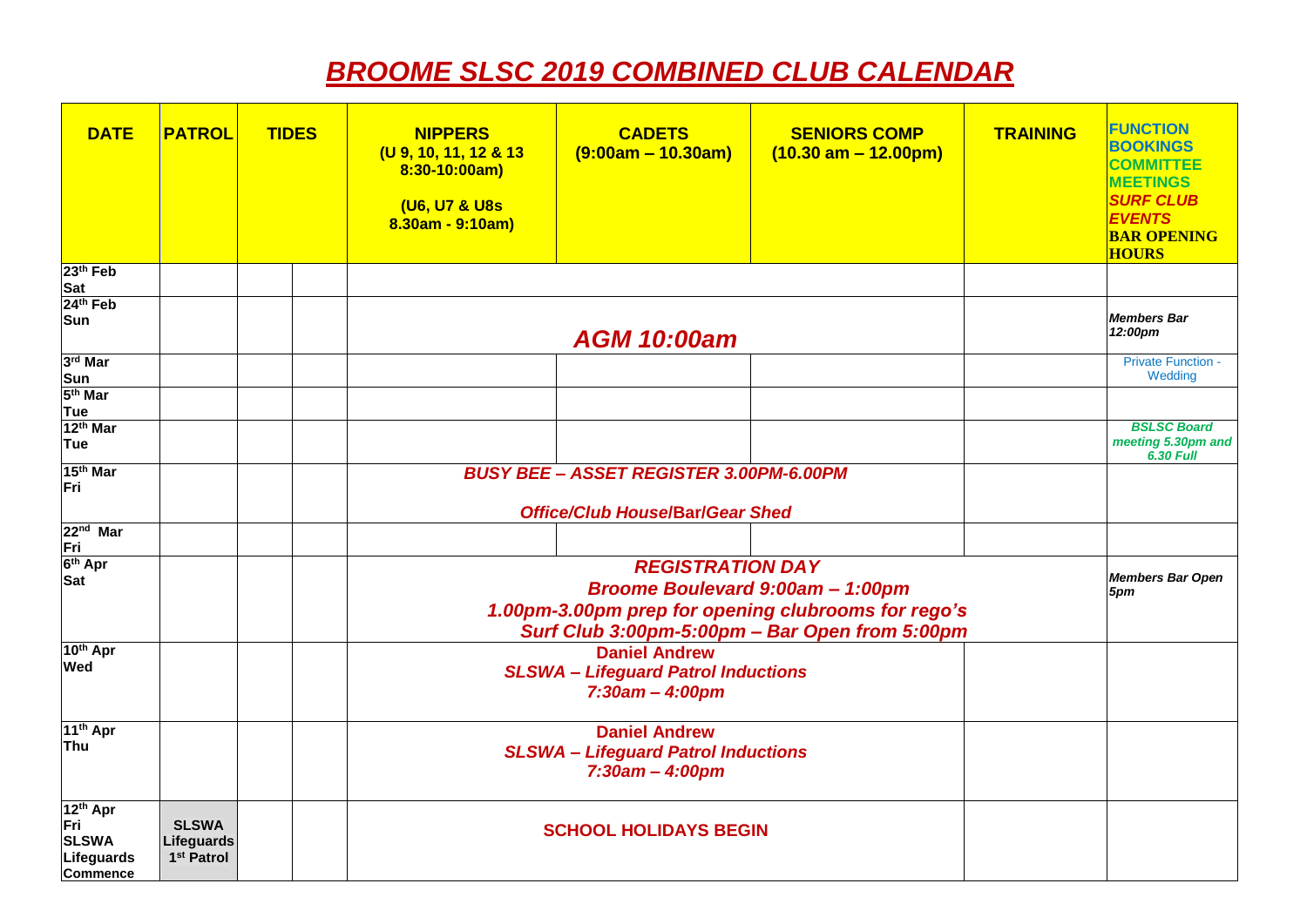| 10 <sup>th</sup> May<br>Fri                                       |                |                |                                                                                                                                                                                            |                                                                                                                                                                 |                                        | <b>Beach</b><br>3:00pm till Sunset<br><b>New Bronze training</b>                       | <b>Members Bar Open</b><br>5:00pm                            |
|-------------------------------------------------------------------|----------------|----------------|--------------------------------------------------------------------------------------------------------------------------------------------------------------------------------------------|-----------------------------------------------------------------------------------------------------------------------------------------------------------------|----------------------------------------|----------------------------------------------------------------------------------------|--------------------------------------------------------------|
| 7 <sup>h</sup> May<br>Tue                                         |                |                |                                                                                                                                                                                            |                                                                                                                                                                 |                                        | <b>BRAC-</b><br>4:00pm New Bronze<br>qualifying swim                                   |                                                              |
| 5 <sup>th</sup> May<br><b>Sunday</b><br>1 <sup>st</sup><br>Patrol | 05:09<br>1.87M | 10:58<br>9.46M | "FINAL REGISTRATIONS"<br>$1:30$ pm - $3:30$ pm<br><b>NIPPERS AT BRAC POOL</b><br>U6,7,8,9,10 ONLY 2:00pm to<br>3:00 <sub>pm</sub><br>NIPPERS/CADETS U11,12,13<br>and Cadets 3:00 to 4:00pm | <b>CADETS @ BRAC</b><br>$3:00 \text{pm} - 4:00 \text{pm}$<br><b>Qualifying SRC or Bronze</b><br><b>Swim</b>                                                     | 400m SWIM - TIMED<br><b>BOARD RACE</b> | <b>BRAC-</b><br>4:00pm New Bronze<br>qualifying swim<br><b>And Bronze</b><br>induction | <b>Members Bar Open</b><br>5:00pm                            |
| 4 <sup>th</sup> May<br>Sat                                        |                |                |                                                                                                                                                                                            |                                                                                                                                                                 |                                        |                                                                                        | <b>Private Function -</b><br><b>Wedding</b>                  |
| Tue<br>3 <sup>rd</sup> May<br>Fri                                 |                |                |                                                                                                                                                                                            |                                                                                                                                                                 |                                        |                                                                                        | <b>AISWA Conference</b><br><b>Members Bar Open</b><br>5:00pm |
| 28 <sup>th</sup> Apr<br>Sun<br>30 <sup>th</sup> Apr               |                |                |                                                                                                                                                                                            | <b>Nets on the Beach</b><br>12-5pm Beach then<br><b>Surf ClubLawn</b><br><b>Presentations</b><br><b>Members Bar Open</b><br>5:00pm<br><b>Private Function -</b> |                                        |                                                                                        |                                                              |
| 27 <sup>th</sup> Apr<br>Sat                                       |                |                |                                                                                                                                                                                            |                                                                                                                                                                 |                                        |                                                                                        | <b>Private Function -</b><br>21 <sup>st</sup> Birthday       |
| 25 <sup>th</sup> Apr<br>Thu                                       |                |                |                                                                                                                                                                                            | <b>ANZAC DAY</b>                                                                                                                                                |                                        |                                                                                        | <b>Anzac Day March</b><br>5:00am - Service<br>5:15am         |
| 24th Apr<br><b>Wed</b>                                            |                |                |                                                                                                                                                                                            |                                                                                                                                                                 |                                        |                                                                                        | <b>Private Function -</b><br><b>Wedding</b>                  |
| 22 <sup>nd</sup> Apr<br><b>Mon</b>                                |                |                |                                                                                                                                                                                            | <b>EASTER MONDAY</b>                                                                                                                                            |                                        |                                                                                        |                                                              |
| 21 <sup>st</sup> Apr<br>Sun                                       |                |                |                                                                                                                                                                                            | <b>EASTER LONG WEEKEND</b>                                                                                                                                      |                                        |                                                                                        | <b>Members Bar Open</b><br>5:00pm                            |
| 20 <sup>th</sup> Apr<br>Sat                                       |                |                |                                                                                                                                                                                            |                                                                                                                                                                 |                                        |                                                                                        |                                                              |
| 19th Apr<br>Fri                                                   |                |                |                                                                                                                                                                                            |                                                                                                                                                                 |                                        |                                                                                        |                                                              |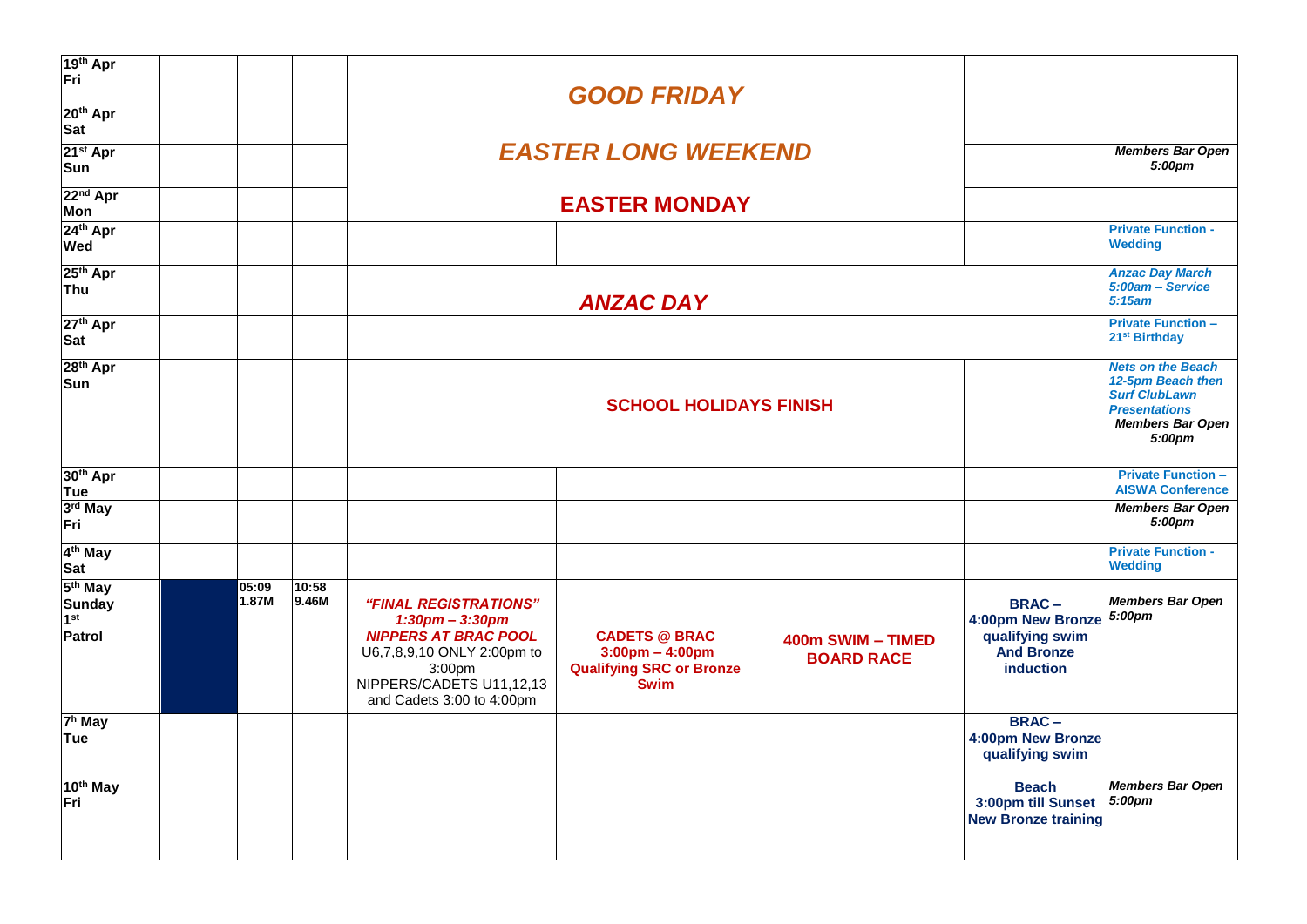| 11 <sup>th</sup> May<br><b>Sat</b>                     |                |                | Schedule to be confirmed dependent on EOI for awards etc<br>?ARTC (7 hours) ? Spinal (4 hours) ?Pain management (3 hours)/<br><b>Trainer/Assessor course (4 hours)</b> | Dave Somers -<br><b>Assist with Requals</b><br>Talk with Cadets -<br><b>SLSWA Youth</b><br>Program, Induct Age<br><b>Managers</b> | <b>Private Function -</b><br><b>Wonder Woman-</b><br><b>Gibb Challenge 2019</b><br>from 3PM |                                                                                                                                                                                     |                                                                                                                |
|--------------------------------------------------------|----------------|----------------|------------------------------------------------------------------------------------------------------------------------------------------------------------------------|-----------------------------------------------------------------------------------------------------------------------------------|---------------------------------------------------------------------------------------------|-------------------------------------------------------------------------------------------------------------------------------------------------------------------------------------|----------------------------------------------------------------------------------------------------------------|
| 12 <sup>th</sup> May<br><b>Sunday</b><br><b>Patrol</b> | 08:54<br>3.83M | 15:02<br>7.50M | Day #1<br><b>NIPPERS - FIRST DAY ON</b><br><b>BEACH</b><br><b>MOTHERS DAY</b>                                                                                          | <b>TIMES TBC</b><br><b>Patrol requals</b><br><b>Start 14:00</b><br><b>BBQ and drinks after</b>                                    |                                                                                             | Dave Somers-<br><b>Discuss with Parents</b><br>NRC, becoming an<br>AGM, Coach or<br>Official-Observe new<br>AGM's, Assist with<br>Youth Programm,<br>Debrief AGM's after<br>session | <b>Mothers Day session</b><br><b>Members Bar Open</b><br>5:00pm                                                |
| 14 <sup>th</sup> May<br>Tue                            |                |                |                                                                                                                                                                        |                                                                                                                                   |                                                                                             | <b>BRAC-</b><br>4:00pm New Bronze<br>qualifying swim                                                                                                                                |                                                                                                                |
| 17 <sup>th</sup> May<br>Fri                            |                |                |                                                                                                                                                                        |                                                                                                                                   |                                                                                             | <b>Beach</b><br>3:00pm till Sunset<br>New Bronze training 5:00pm                                                                                                                    | <b>Members Bar Open</b>                                                                                        |
| 18 <sup>th</sup> May<br><b>Sat</b>                     |                |                |                                                                                                                                                                        |                                                                                                                                   |                                                                                             |                                                                                                                                                                                     | <b>Polo on the Beach</b><br><b>Open Bar - All</b><br><b>Welcome Come and</b><br>Join in - Midday till<br>close |
| 19th May<br><b>Sunday</b><br>Patrol                    | 10:44<br>9.71M | 17:17<br>1.11M | Day $#2$                                                                                                                                                               | <b>CADETS - ON BEACH</b><br>$9:00$ am -10:30am                                                                                    | 400m SWIM - TIMED                                                                           |                                                                                                                                                                                     | <b>Polo on the Beach</b><br><b>Open Bar - All</b><br><b>Welcome Come and</b><br>Join in - Midday till<br>close |
| 20 <sup>th</sup> May<br>Mon                            |                |                |                                                                                                                                                                        |                                                                                                                                   |                                                                                             | <b>Beach</b><br>3:00pm till Sunset<br><b>New Bronze training</b>                                                                                                                    |                                                                                                                |
| $21st$ May<br>Tue                                      |                |                |                                                                                                                                                                        |                                                                                                                                   |                                                                                             | <b>Beach</b><br>3:00pm till Sunset<br><b>New Bronze training</b>                                                                                                                    |                                                                                                                |
| $22nd$ May<br><b>Wed</b>                               |                |                |                                                                                                                                                                        |                                                                                                                                   |                                                                                             | <b>Beach</b><br>3:00pm till Sunset<br><b>New Bronze training</b>                                                                                                                    |                                                                                                                |
| 23rd May<br>Thu                                        |                |                |                                                                                                                                                                        |                                                                                                                                   |                                                                                             | <b>Beach</b><br>3:00pm till Sunset<br><b>New Bronze training</b>                                                                                                                    |                                                                                                                |
| 24 <sup>th</sup> May<br>Fri                            |                |                |                                                                                                                                                                        |                                                                                                                                   |                                                                                             | <b>Beach</b><br>3:00pm till Sunset<br><b>New Bronze training</b>                                                                                                                    | <b>Members Bar Open</b><br>5:00pm                                                                              |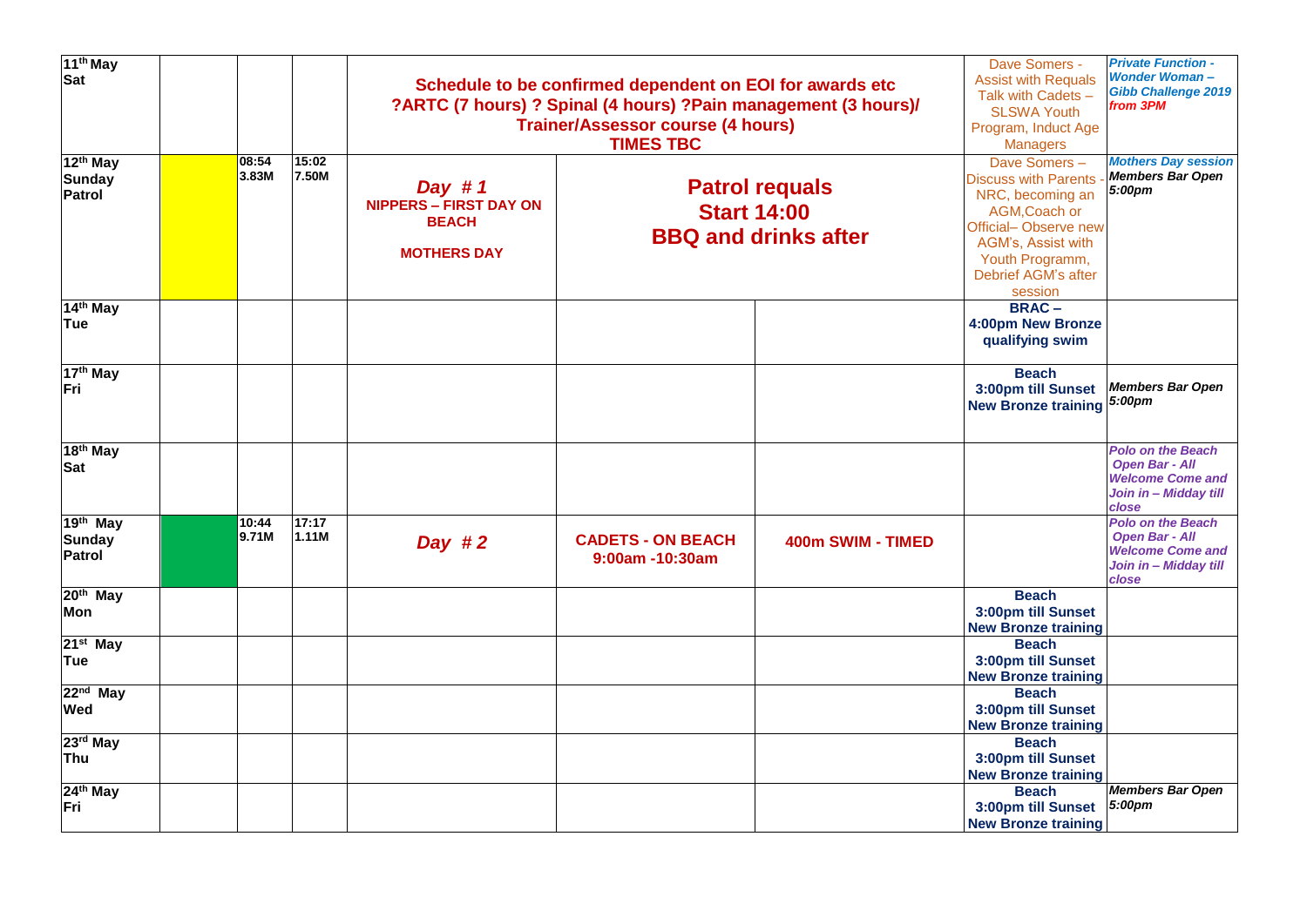| 26 <sup>th</sup> May                                  | 08:32<br>3.90M | 14:43<br>7.25M |                                          |                                             |                                                                                                                                                                      |                                                                  | <b>Kyle Andrews</b>                                                                      |
|-------------------------------------------------------|----------------|----------------|------------------------------------------|---------------------------------------------|----------------------------------------------------------------------------------------------------------------------------------------------------------------------|------------------------------------------------------------------|------------------------------------------------------------------------------------------|
| <b>Sunday Patrol</b>                                  |                |                | <b>DAY #3</b><br><b>Kyle Andrews Day</b> | <b>CADETS - ON BEACH</b><br>9:00am -10:30am | 400m SWIM - H/CAPPED<br><b>Kyle Andrews Foundation -</b><br><b>Walk</b><br><b>SC Assist with ATV and Water /</b><br><b>Camp Kids Dinner to follow at the</b><br>club | <b>Bronze squad on</b><br>patrol                                 | <b>Foundation Cable</b><br><b>Beach Walk/Dinner</b><br><b>Members Bar</b><br>Open 5:00pm |
| 27 <sup>th</sup> May<br>Mon                           |                |                |                                          |                                             |                                                                                                                                                                      | <b>Beach</b><br>3:00pm till Sunset<br><b>New Bronze training</b> |                                                                                          |
| 28 <sup>th</sup> May<br>Tue                           |                |                |                                          |                                             |                                                                                                                                                                      | <b>Beach</b><br>3:00pm till Sunset<br><b>New Bronze training</b> |                                                                                          |
| 29 <sup>th</sup> May<br><b>Wed</b>                    |                |                |                                          |                                             |                                                                                                                                                                      | <b>Beach</b><br>3:00pm till Sunset<br><b>New Bronze training</b> |                                                                                          |
| 30 <sup>th</sup> May<br>Thu                           |                |                |                                          |                                             |                                                                                                                                                                      | <b>Beach</b><br>3:00pm till Sunset<br><b>New Bronze training</b> |                                                                                          |
| 31 <sup>st</sup> May<br>Fri                           |                |                |                                          |                                             |                                                                                                                                                                      | <b>Beach</b><br>3:00pm till Sunset<br><b>New Bronze training</b> | <b>Members Bar Open</b><br>5:00pm                                                        |
| 2 <sup>rd</sup> Jun<br><b>Sunday Patrol</b>           | 09:57<br>8.66M | 16:25<br>2.06M | <b>NO NIPPERS</b><br>(LONG WEEKEND)      | <b>Optional Training</b><br>(LONG WEEKEND)  | 400m SWIM - H/CAPPED                                                                                                                                                 | <b>Bronze squad on</b><br>patrol                                 | <b>Members Bar Open</b><br>5:00pm                                                        |
| 3rd Jun Mon                                           |                |                |                                          | <b>PUBLIC HOLIDAY</b>                       |                                                                                                                                                                      |                                                                  |                                                                                          |
| 4 <sup>th</sup> Jun<br>Tue                            |                |                |                                          |                                             |                                                                                                                                                                      | <b>Beach</b><br>3:00pm till Sunset<br><b>New Bronze training</b> | <b>BSLSC Board</b><br><b>Meeting 6:00pm</b>                                              |
| 5 <sup>th</sup> Jun<br><b>Wed</b>                     |                |                |                                          |                                             |                                                                                                                                                                      | <b>Beach</b><br>3:00pm till Sunset<br><b>New Bronze training</b> |                                                                                          |
| $6th$ Jun<br>Thu                                      |                |                |                                          |                                             |                                                                                                                                                                      | <b>Beach</b><br>3:00pm till Sunset<br><b>New Bronze training</b> |                                                                                          |
| $7th$ Jun<br>Fri                                      |                |                |                                          |                                             |                                                                                                                                                                      | <b>Beach</b><br>3:00pm till Sunset<br><b>New Bronze training</b> | <b>Members Bar Open</b><br>5:00pm                                                        |
| $8th$ Jun<br><b>Sat</b>                               |                |                |                                          | <b>SLSWA PRESIDENTS FORUM</b>               |                                                                                                                                                                      |                                                                  |                                                                                          |
| 9 <sup>th</sup> Jun<br><b>Sunday</b><br><b>Patrol</b> | 08:17<br>2.85M | 14:13<br>8.33M | DAY#4                                    | <b>CADETS - ON BEACH</b><br>9:00am -10:30am | 400m SWIM - H/CAPPED<br><b>BOARD RACE</b><br><b>SKI TRAINING</b>                                                                                                     | <b>Bronze squad on</b><br>patrol                                 | <b>Members Bar Open</b><br>5:00pm                                                        |
| 10 <sup>th</sup> Jun<br>Mon                           |                |                |                                          |                                             |                                                                                                                                                                      | <b>Beach</b><br>3:00pm till Sunset<br><b>New Bronze training</b> |                                                                                          |
| 11 <sup>th</sup> Jun<br>Tue                           |                |                |                                          |                                             |                                                                                                                                                                      | <b>Beach</b><br>3:00pm till Sunset<br><b>New Bronze training</b> |                                                                                          |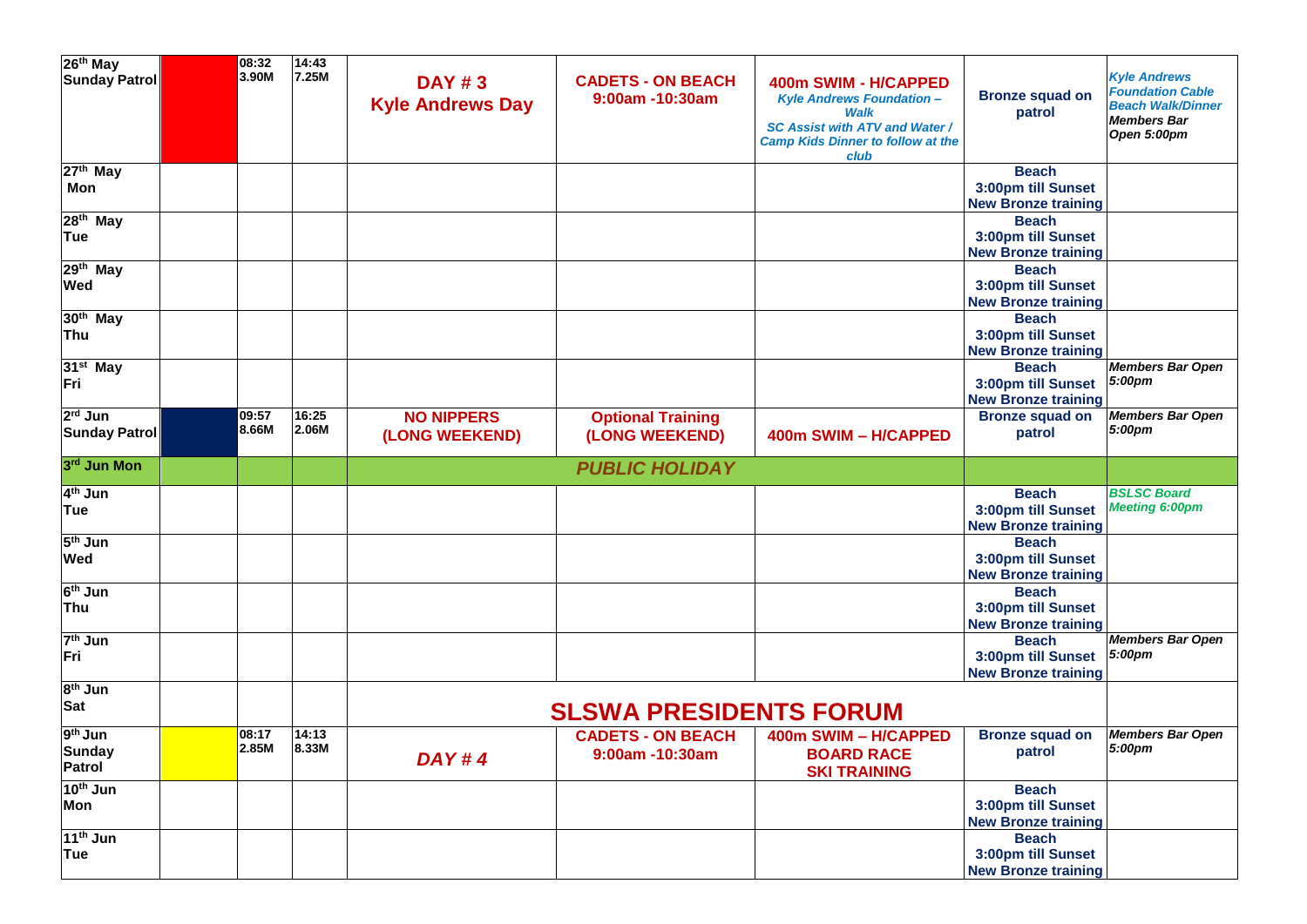| 12 <sup>th</sup> Jun        |       |       |                           |                              |                              | <b>Beach</b>                                     |                                            |
|-----------------------------|-------|-------|---------------------------|------------------------------|------------------------------|--------------------------------------------------|--------------------------------------------|
| Wed                         |       |       |                           |                              |                              | 3:00pm till Sunset<br><b>New Bronze training</b> |                                            |
| 13 <sup>th</sup> Jun        |       |       |                           |                              |                              | <b>Beach</b>                                     |                                            |
| <b>Thu</b>                  |       |       |                           |                              |                              | 3:00pm till Sunset                               |                                            |
|                             |       |       |                           |                              |                              | <b>New Bronze training</b>                       |                                            |
| 14 <sup>th</sup> Jun        |       |       |                           |                              |                              | <b>Beach</b>                                     | <b>Members Bar Open</b>                    |
| Fri                         |       |       |                           |                              |                              | 3:00pm till Sunset                               | 5:00pm                                     |
|                             |       |       |                           |                              |                              | <b>New Bronze training</b>                       |                                            |
| 16 <sup>th</sup> Jun        | 09:47 | 16:18 |                           |                              | <b>LAURENSEN SHIELD 400m</b> |                                                  | <b>Members Bar Open</b>                    |
| <b>Sunday Patrol</b>        | 8.73M | 1.93M | <b>DAY #5</b>             | <b>CADETS - ON BEACH</b>     | & 200m Swim - H/Capped       | <b>Bronze</b>                                    | 5:00pm                                     |
|                             |       |       |                           | 9:00am -10:30am              | <b>BOARD EVENTS</b>          | assessments                                      |                                            |
|                             |       |       |                           |                              |                              |                                                  |                                            |
| 19 <sup>th</sup> Jun        |       |       |                           |                              |                              |                                                  | <b>Sunset Challenge</b>                    |
| Wed                         |       |       |                           |                              |                              |                                                  | <b>Meeting - All</b>                       |
|                             |       |       |                           |                              |                              |                                                  | <b>interested Directors</b>                |
|                             |       |       |                           |                              |                              |                                                  | and Members-<br>5:30pm                     |
| 21 <sup>th</sup> Jun Fri    |       |       |                           |                              |                              |                                                  | <b>Members Bar Open</b>                    |
|                             |       |       |                           |                              |                              |                                                  | 5:00pm                                     |
| 23rd Jun                    | 07:52 | 13:49 | <b>CHAMPIONSHIP DAY 1</b> | <b>CHAMPIONSHIP DAY 1</b>    | <b>CHAMPIONSHIP DAY #1</b>   | <b>Bronze</b>                                    | <b>Members Bar Open</b>                    |
| <b>Sunday</b>               | 2.92M | 8.11M | <b>DAY #6</b>             | <b>CADETS - ON BEACH</b>     | <b>IRONMAN</b>               | assessments                                      | 5:00pm                                     |
| Patrol                      |       |       |                           | 9:00am -10:30am              |                              |                                                  |                                            |
| 28 <sup>th</sup> Jun        |       |       |                           |                              |                              |                                                  | <b>Members Bar Open</b>                    |
| Fri                         |       |       |                           |                              |                              |                                                  | 5:00pm                                     |
| 30 <sup>th</sup> Jun        | 08:34 | 15:09 |                           | <b>CADETS - ON BEACH</b>     | 400m SWIM - H/CAPPED         |                                                  | <b>Members Bar Open</b>                    |
| Sunday                      | 7.54M | 3.03M | <b>DAY #7</b>             | $9:00am - 10:30am$           | <b>BEACH FLAGS / BEACH</b>   |                                                  | 5:00pm                                     |
| <b>Patrol</b>               |       |       |                           |                              | <b>SPRINTS</b>               |                                                  |                                            |
| $5th$ Jul                   |       |       |                           |                              |                              |                                                  | <b>Members Bar Open</b>                    |
| Fri                         |       |       |                           | <b>School Holidays begin</b> |                              |                                                  | 5:00pm                                     |
|                             |       |       |                           |                              |                              |                                                  |                                            |
| $7th$ Jul                   | 07:37 | 13:25 |                           |                              |                              |                                                  | <b>Members Bar Open</b>                    |
| Sunday                      | 1.86M | 9.14M | <b>DAY #8</b>             | <b>CADETS - ON BEACH</b>     | 400m SWIM - H/CAPPED         |                                                  | 5:00pm                                     |
| Patrol                      |       |       |                           | $9:00am - 10:30am$           | <b>SUNSET CHALLENGE</b>      |                                                  |                                            |
|                             |       |       |                           |                              | <b>COMPETITION TRAINING</b>  |                                                  |                                            |
|                             |       |       |                           |                              |                              |                                                  |                                            |
| 10 <sup>th</sup> Jul<br>Wed |       |       |                           |                              |                              |                                                  | <b>Sunset Challenge</b><br>$M$ eeting - IF |
|                             |       |       |                           |                              |                              |                                                  | <b>REQUIRED Members</b>                    |
|                             |       |       |                           |                              |                              |                                                  | helping from 1st                           |
|                             |       |       |                           |                              |                              |                                                  | meeting - 5:30pm                           |
| $12th$ Jul                  |       |       |                           |                              |                              |                                                  | <b>Sunset Challenge</b>                    |
| Fri                         |       |       |                           |                              | <b>SUNSET CHALLENGE</b>      |                                                  | <b>Members Bar Open</b>                    |
| $13th$ Jul                  |       |       |                           |                              |                              |                                                  | <b>Sunset Challenge</b>                    |
| Sat                         |       |       |                           |                              | Fri, Sat & Sun               |                                                  | <b>Members Bar Open</b>                    |
|                             |       |       |                           |                              |                              |                                                  |                                            |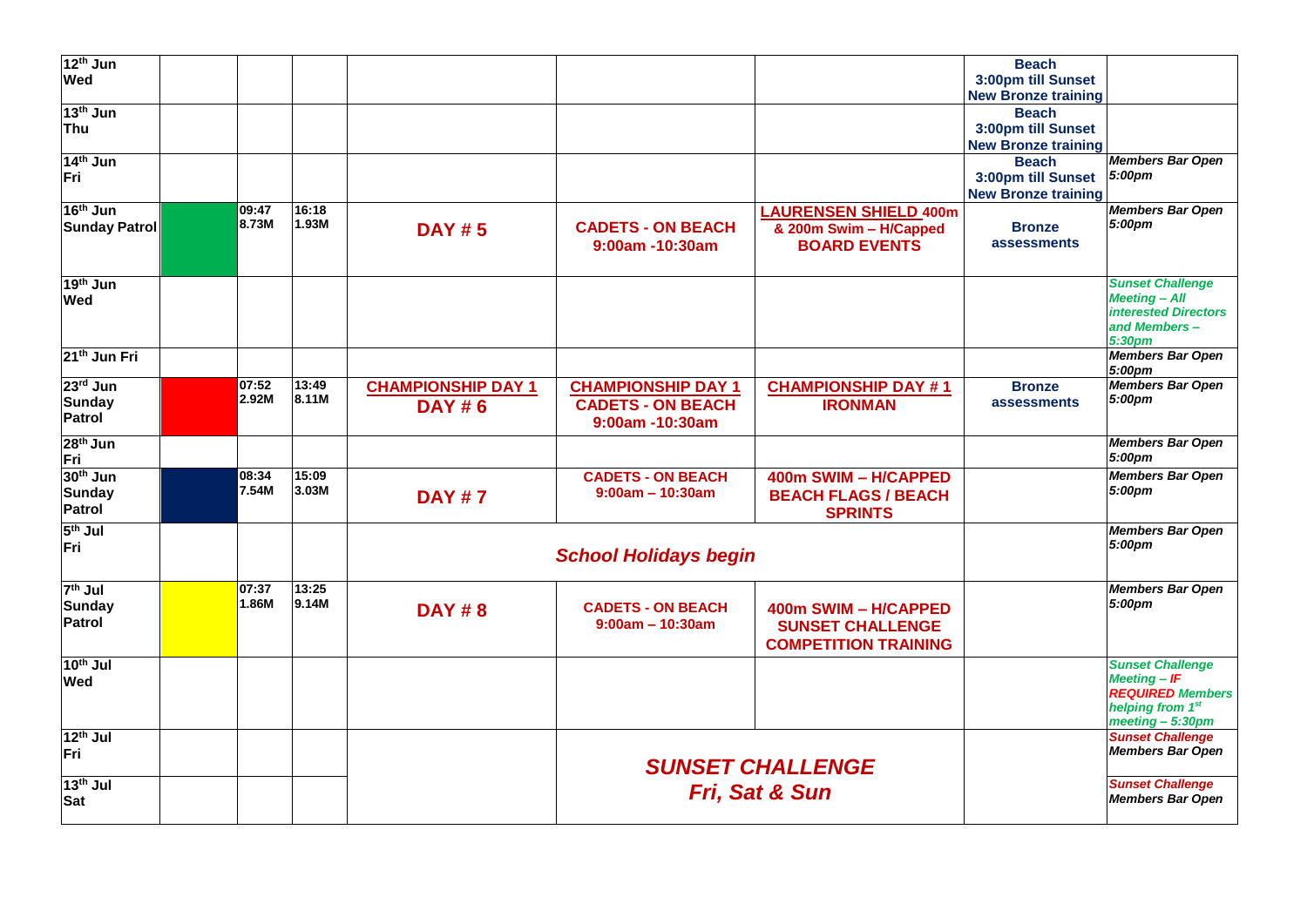| 14 <sup>th</sup> Jul<br>Sunday<br>Patrol               | 08:38<br>7.57M | 15:15<br>2.94M | <b>NIPPERS</b>                               |                                                                              | <b>Cable Beach</b>                                                                                 | <b>Members Bar Open</b><br><b>Sunset Challenge</b><br>6:00pm                                                                                     |
|--------------------------------------------------------|----------------|----------------|----------------------------------------------|------------------------------------------------------------------------------|----------------------------------------------------------------------------------------------------|--------------------------------------------------------------------------------------------------------------------------------------------------|
|                                                        |                |                | <b>SUNSET</b><br><b>CHALLENGE</b>            | Friday $12^{th}$ – Sunday $14^{th}$                                          |                                                                                                    | <b>Presentations Dinner</b>                                                                                                                      |
| 19 <sup>th</sup> Jul Fri                               |                |                |                                              |                                                                              |                                                                                                    | <b>Members Bar Open</b><br>5:00pm                                                                                                                |
| $21st$ Jul<br><b>Sunday</b><br>Patrol                  | 07:12<br>2.16M | 13:02<br>8.73M | <b>DAY #9</b>                                | <b>CADETS - ON BEACH</b><br>$9:00am - 10:30am$                               | 400m SWIM - H/CAPPED<br><b>BOARD RACE</b>                                                          | <b>Members Bar Open</b><br>5:00pm                                                                                                                |
| 26 <sup>th</sup> Jul<br>Fri                            |                |                |                                              |                                                                              |                                                                                                    | <b>Members Bar Open</b><br>5:00pm -                                                                                                              |
| 28 <sup>th</sup> Jul<br><b>Sunday</b><br><b>Patrol</b> | 06:09<br>6.71M | 13:22<br>4.02M | <b>CHAMPIONSHIP DAY #2</b><br><b>DAY #10</b> | <b>CHAMPIONSHIP DAY #2</b><br><b>CADETS - ON BEACH</b><br>$9:00$ am -10:30am | <b>CHAMPIONSHIP DAY #2</b><br>400m SWIM - H/CAPPED<br><b>BEACH FLAGS</b><br><b>BEACH SPRINT</b>    | <b>Members Bar Open</b><br>$5:00 \text{pm} -$                                                                                                    |
| 2 <sup>nd</sup> Aug<br>Fri                             |                |                |                                              |                                                                              |                                                                                                    | <b>Members Bar Open</b><br>5:00pm                                                                                                                |
| 4 <sup>th</sup> Aug<br><b>Sunday</b><br><b>Patrol</b>  | 06:51<br>1.10M | 12:36<br>9.74M | <b>DAY#11</b>                                | <b>CADETS - ON BEACH</b><br>$9:00am - 10:30am$                               | BROOME PLUMBING & GAS<br>400m Swim - H/Capped<br><b>BOARD RACE</b>                                 | <b>Members Bar Open</b><br>5:00pm -                                                                                                              |
| 9 <sup>th</sup> Aug<br>Fri                             |                |                |                                              |                                                                              |                                                                                                    | <b>Members Bar Open</b><br>5:00pm                                                                                                                |
| 11 <sup>th</sup> Aug<br><b>Sunday</b><br>Patrol        | 06:35<br>6.67M | 13:47<br>3.97M | <b>CHAMPIONSHIP DAY #3</b><br><b>DAY#12</b>  | <b>CHAMPIONSHIP DAY #3</b><br><b>CADETS - ON BEACH</b><br>9:00am -10:30am    | <b>Tropicool</b><br><b>REFRIGERATION - AIRCOMPITIC</b><br><b>MARATHON</b><br>Run-Swim-Run-Swim-Run | <b>Members Bar Open</b><br>$5:00 \text{pm} -$                                                                                                    |
| 14th Aug<br><b>Wed</b>                                 |                |                |                                              |                                                                              |                                                                                                    | <b>NT Titles Meeting-</b><br><b>All interested</b><br><b>Directors, Junior</b><br><b>Activities and Cadet</b><br>offices and<br>Members - 5:30pm |
| 16th Aug<br>Fri                                        |                |                |                                              |                                                                              |                                                                                                    | <b>Members Bar Open</b><br>5:00pm                                                                                                                |
| 18 <sup>th</sup> Aug<br>Sunday<br><b>Patrol</b>        | 06:29<br>1.68M | 12:17<br>9.12M | <b>DAY#13</b>                                | <b>CADETS - ON BEACH</b><br>$9:00am - 10:30am$                               | 400m SWIM - H/CAPPED                                                                               | <b>Members Bar Open</b><br>5:00pm                                                                                                                |
| 23rd Aug<br>Fri                                        |                |                |                                              |                                                                              |                                                                                                    | <b>Members Bar Open</b><br>5:00pm                                                                                                                |
| 25 <sup>th</sup> Aug<br><b>Sunday</b><br>Patrol        | 09:52<br>3.94M | 16:09<br>6.22M | <b>CHAMPIONSHIP DAY #4</b><br><b>DAY#14</b>  | <b>CHAMPIONSHIP DAY #4</b><br><b>CADETS - ON BEACH</b><br>$9:00am - 10:30am$ | <b>KIM MALE SHIELD</b><br>800m Swim - H/Capped                                                     | <b>Members Bar Open</b><br>5:00pm                                                                                                                |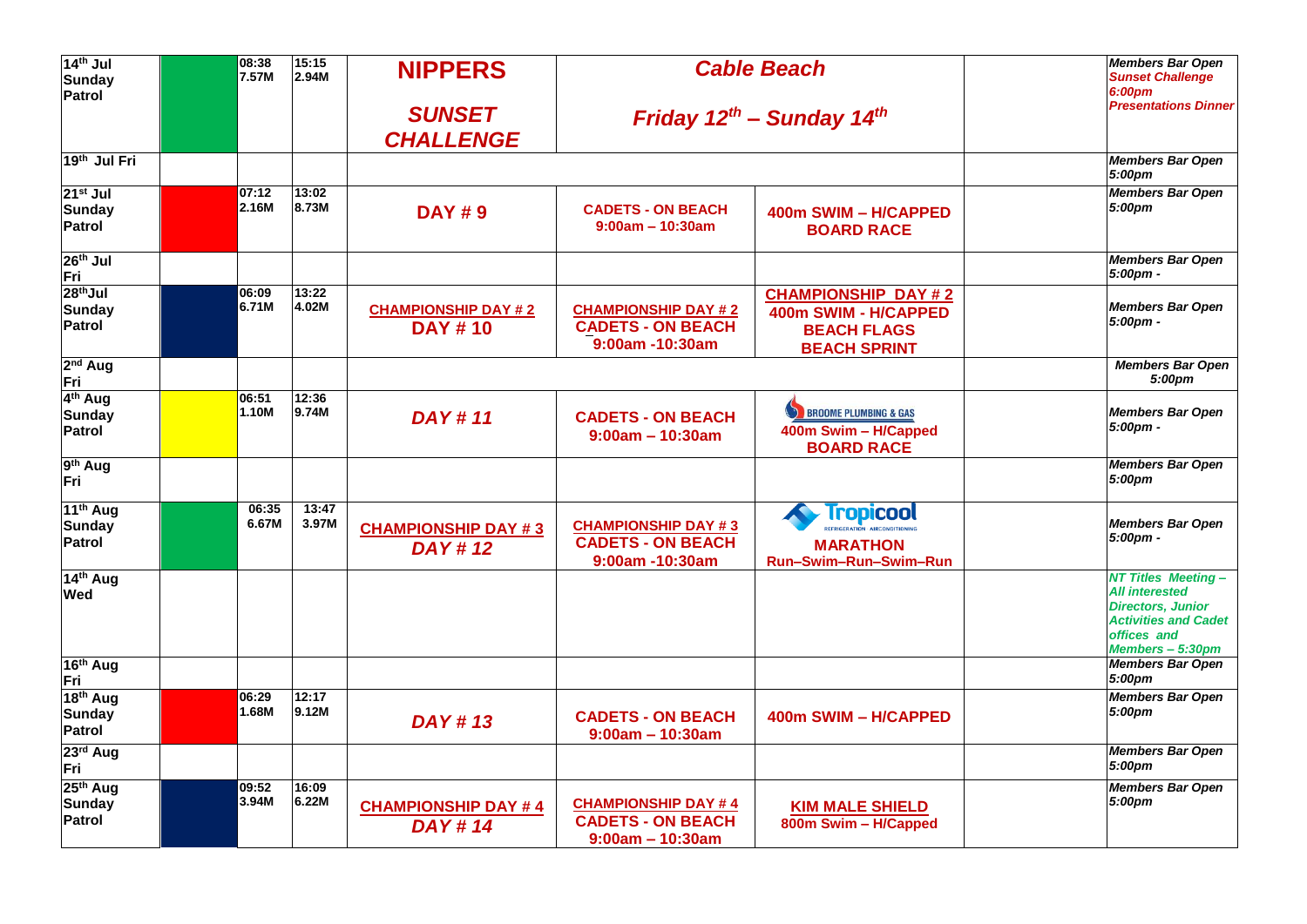| 28 <sup>th</sup> Aug<br>Wed                           |                |                |                                                               |                                                                              |                                                                           | <b>NT Titles Meeting -</b><br><b>IF REQUIRED AII</b><br><b>Members helping</b><br>from $1^{st}$ meeting $-$<br>5:30 <sub>pm</sub> |
|-------------------------------------------------------|----------------|----------------|---------------------------------------------------------------|------------------------------------------------------------------------------|---------------------------------------------------------------------------|-----------------------------------------------------------------------------------------------------------------------------------|
| 30 <sup>th</sup> Aug<br>Fri                           |                |                |                                                               |                                                                              |                                                                           | <b>Members Bar Open</b><br>5:00pm                                                                                                 |
| 1 <sup>st</sup> Sep<br><b>Sunday</b><br><b>Patrol</b> | 05:59<br>0.81M | 11:46<br>9.98M | <b>DAY#15</b><br><b>Fathers Day</b>                           | <b>CADETS - ON BEACH</b><br>$9:00am - 10:30am$                               | 400m SWIM - H/CAPPED<br><b>NT TITLES COMPETITION</b><br><b>TRAINING</b>   | <b>Fathers Day Session</b><br><b>Members Bar Open</b><br>5:00pm                                                                   |
| 3rd Sep<br>Tue                                        |                |                |                                                               |                                                                              |                                                                           | <b>BSLSC Board</b><br><b>Meeting 6:00pm</b>                                                                                       |
| 6 <sup>th</sup> Sep<br>Fri                            |                |                |                                                               | <b>NT CHAMPIONSHIP TITLES</b>                                                |                                                                           | <b>Members Bar Open</b><br>5:00pm                                                                                                 |
| 7 <sup>th</sup> Sep<br><b>Sat</b>                     |                |                |                                                               |                                                                              | <b>SLSWA President and Member Advisory Forum (7th September)</b>          | <b>Members Bar Open</b>                                                                                                           |
| 8 <sup>th</sup> Sep<br><b>Sunday</b><br><b>Patrol</b> | 10:23<br>4.24M | 16:54<br>5.96M |                                                               | <b>NT CHAMPIONSHIP TITLES</b>                                                |                                                                           | <b>Members Bar Open</b><br><b>NT Presentations</b>                                                                                |
| 9th Sep<br>Mon                                        |                |                |                                                               |                                                                              |                                                                           | <b>Packing Down</b>                                                                                                               |
| 10th Sep<br>Tue                                       |                |                |                                                               |                                                                              |                                                                           | <b>Private Function-</b><br><b>Conference</b>                                                                                     |
| 12 <sup>th</sup> Sep<br>Thu                           |                |                |                                                               |                                                                              |                                                                           | <b>Private Function -</b><br><b>Wedding</b>                                                                                       |
| 13 <sup>th</sup> Sep<br>Fri                           |                |                |                                                               |                                                                              |                                                                           | <b>Members Bar Open</b><br>5:00pm                                                                                                 |
| 14th Sep<br><b>Sat</b>                                |                |                |                                                               |                                                                              |                                                                           | <b>Shinju Long Table</b>                                                                                                          |
| 15 <sup>th</sup> Sep<br><b>Sunday</b><br>Patrol       | 11:30<br>9.21M | 17:52<br>1.33M | <b>NIPPERS - OPTIONAL</b><br><b>FUN DAY</b>                   | <b>CHAMPIONSHIP DAY #5</b><br><b>CADETS - ON BEACH</b><br>$9:00am - 10:30am$ | <b>CHAMPIONSHIP DAY #3</b><br>400m SWIM - H/CAPPED<br><b>BOARD EVENTS</b> | <b>Members Bar Open</b><br>5:00pm                                                                                                 |
| 20 <sup>th</sup> Sep<br>Fri                           |                |                |                                                               |                                                                              |                                                                           | <b>Members Bar Open</b><br>5:00pm                                                                                                 |
| 21 <sup>st</sup> Sep<br><b>Sat</b>                    |                |                |                                                               |                                                                              |                                                                           | <b>Private Function-</b><br><b>Wedding</b>                                                                                        |
| 22 <sup>nd</sup> Sep<br>Sunday<br>Patrol              | 08:37<br>3.02M | 14:39<br>7.11M | <b>NIPPERS WINDUP &amp;</b><br><b>PRESENTATIONS</b><br>4:00pm | <b>CADETS - ON BEACH</b><br>$9:00am - 10:30am$                               | 400m SWIM - H/CAPPED<br><b>IRONMAN</b>                                    | <b>Members Bar Open</b><br>5:00pm                                                                                                 |
| 27th Sep<br>Fri                                       |                |                |                                                               | <b>School Holidays begin</b>                                                 |                                                                           | <b>Members Bar Open</b><br>5:00pm                                                                                                 |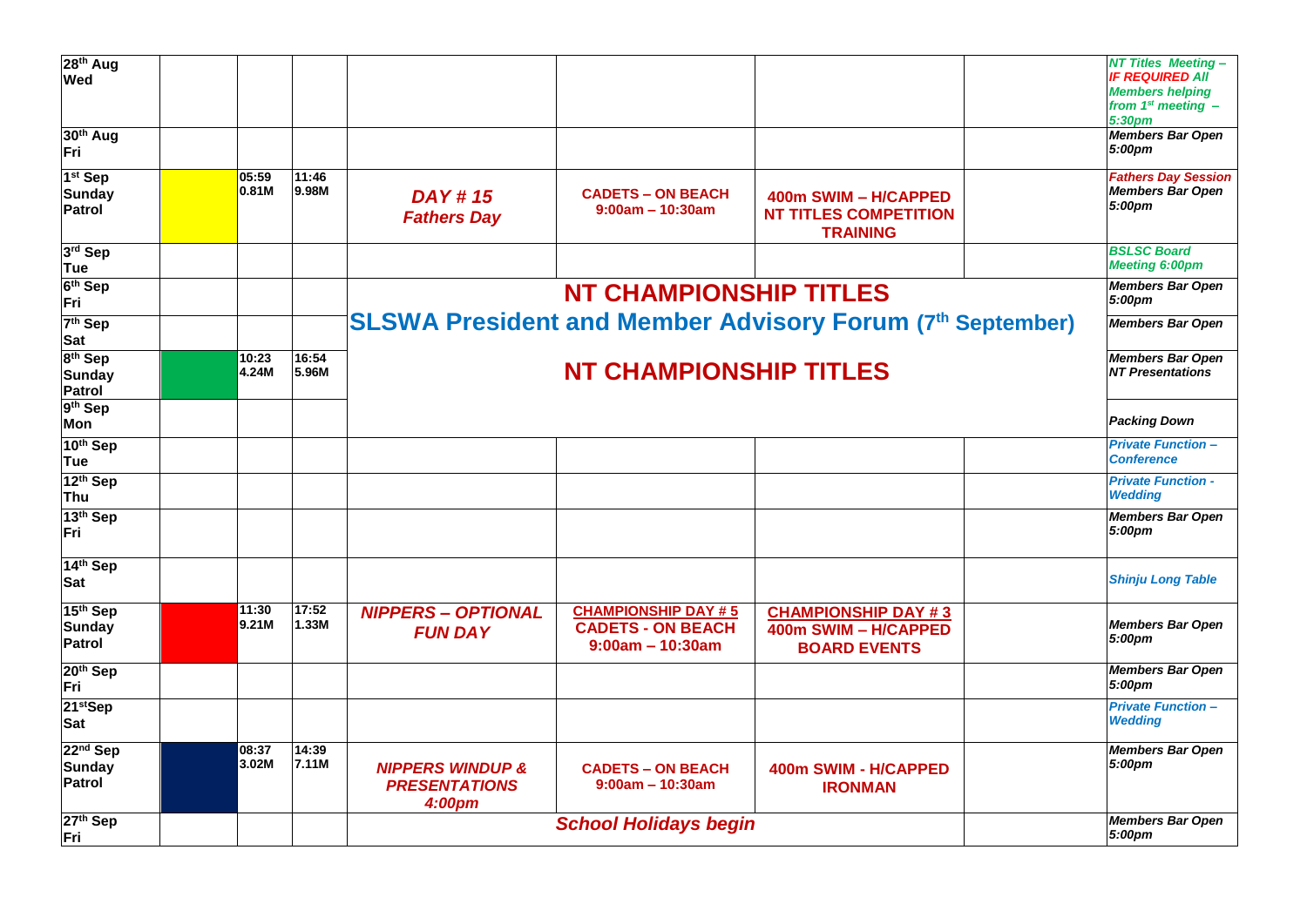| 29th Sep<br><b>Sunday Patrol</b>                                      |                                                    | 10:53<br>9.73M | 17:22<br>0.79M | <b>Nippers Finished</b> | <b>CADETS – IRON PERSON</b>                     | 400m SWIM - H/CAPPED                                                      | <b>Members Bar Open</b>                       |
|-----------------------------------------------------------------------|----------------------------------------------------|----------------|----------------|-------------------------|-------------------------------------------------|---------------------------------------------------------------------------|-----------------------------------------------|
|                                                                       |                                                    |                |                |                         | $9:00AM - 10:30AM$                              |                                                                           | 5:00pm                                        |
| 30 <sup>th</sup> Sep                                                  |                                                    |                |                |                         | <b>PUBLIC HOLIDAY</b>                           |                                                                           |                                               |
| 4 <sup>th</sup> Oct<br><b>Fri</b>                                     |                                                    |                |                |                         |                                                 |                                                                           | <b>Members Bar Open</b><br>5:00pm             |
| $6th$ Oct<br><b>Sunday Patrol</b>                                     |                                                    | 08:51<br>3.33M | 14:58<br>6.83M | <b>Nippers Finished</b> | <b>Last Day of Cadets</b><br>$9:00am - 10:30am$ | 400m SWIM - H/CAPPED<br><b>2KM BEACH RUN</b>                              | <b>Members Bar Open</b><br>5:00pm             |
| $11h$ Oct<br>Fri                                                      |                                                    |                |                |                         |                                                 |                                                                           | <b>Members Bar Open</b><br>5:00pm             |
| 13 <sup>th</sup> Oct<br><b>Sunday</b><br><b>LAST</b><br><b>PATROL</b> |                                                    | 10:39<br>8.88M | 16:56<br>1.82M | <b>Nippers Finished</b> |                                                 | <b>LAST DAY FOR SENIORS</b><br>400m SWIM - H/CAPPED<br><b>TEAM EVENTS</b> | <b>Members Bar Open</b><br>5:00pm             |
| 18 <sup>th</sup> Oct<br>Fri                                           |                                                    |                |                |                         |                                                 |                                                                           | <b>Members Bar Open</b><br>5:00pm             |
| $20th$ Oct<br>Sun                                                     |                                                    |                |                |                         |                                                 |                                                                           | <b>Members Bar Open</b><br>5:00pm             |
| 25 <sup>th</sup> Oct                                                  |                                                    |                |                |                         |                                                 |                                                                           | <b>Members Bar Open</b><br>5:00pm             |
| Fri<br>27 <sup>th</sup> Oct<br>Sun                                    | Last<br><b>SLSWA</b><br>Lifeguard<br><b>Patrol</b> |                |                |                         |                                                 | LAST SLSWA LIFE GUARD PATROL OF THE SEASON                                | <b>Members Bar Open</b><br>5:00pm             |
| $1st$ Nov<br>Fri                                                      |                                                    |                |                |                         |                                                 | <b>CLUB OPEN FOR SPONSOR HIRE BOOKINGS NOV - DEC</b>                      | <b>Members Bar Open</b><br>5:00pm             |
| 2 <sup>nd</sup> Nov<br>Sat                                            |                                                    |                |                |                         | <b>Cadets and Seniors Wind Up at Club</b>       |                                                                           | <b>Members Bar Open</b><br>5:00pm             |
| 3rd Nov<br>Sun                                                        |                                                    |                |                |                         |                                                 |                                                                           | <b>Members Bar Open</b><br>5:00pm             |
| 8 <sup>th</sup> Nov<br>Fri                                            |                                                    |                |                |                         |                                                 |                                                                           | <b>Members Bar Open</b><br>5:00pm             |
| 10th Nov                                                              |                                                    |                |                |                         |                                                 |                                                                           | <b>Members Bar Open</b><br>5:00pm             |
| Sun<br>15 <sup>th</sup> Nov<br>Fri                                    |                                                    |                |                |                         |                                                 |                                                                           | <b>Members Bar Open</b><br>5:00pm             |
| 17th Nov<br>Sun                                                       |                                                    |                |                |                         |                                                 |                                                                           | <b>Members Bar Open</b><br>5:00pm             |
| 22 <sup>nd</sup> Nov<br>Fri                                           |                                                    |                |                |                         |                                                 |                                                                           | <b>Members Bar Open</b><br>5:00pm             |
| 24th Nov<br>Sun                                                       |                                                    |                |                |                         | $4:00 \text{pm} - 6:00 \text{pm}$               | Last Bar - Christmas Party / Father Christmas/Sundowner                   | <b>Members Bar Open</b><br>3:30 <sub>pm</sub> |
| $1st$ Dec<br>Sun                                                      |                                                    |                |                |                         |                                                 |                                                                           |                                               |